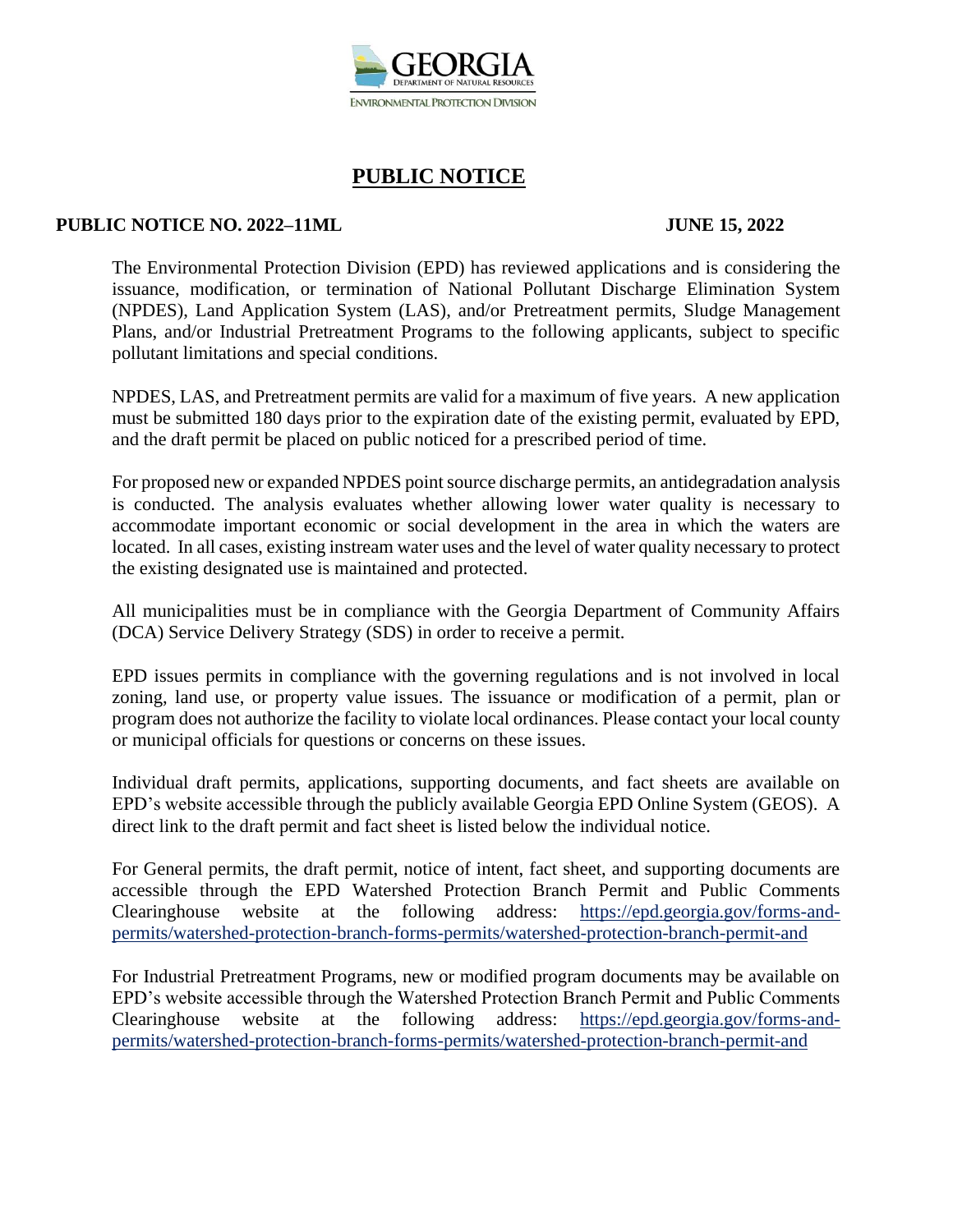

#### **PUBLIC NOTICE NO. 2022–11ML JUNE 15, 2022**

# **Directions on how to comment on a proposed action, comment deadlines, and obtain copies of permit files**

Persons wishing to comment upon or object to the proposed permit determinations are invited to submit same in writing to the EPD address below or via e-mail at **EPDcomments@dnr.ga.gov,** no later than **July 15, 2022** (30-day notice period). In the case of Industrial Pretreatment Program Approvals and Modifications, comments are to be submitted to EPD no later than **August 1, 2022** (45-day notice period). Please use the words **"Public Notice No. 2022-11ML"** and the name of the subject facility that you are commenting on in the subject line to ensure that your comments will be forwarded to the correct staff. All comments received prior to or on that date will be considered in the formulation of final determinations regarding the application. In the case of the permits which are on this notice for proposed modification, only those conditions subject to modification are open to public comment. A public hearing may be requested or additional information regarding public hearing procedures is available by writing to the EPD at 2 MLK Jr. Dr. S.W., 1152 East Tower, Atlanta, Georgia 30334.

If the direct hyperlink provided is not functional, the permit application, supporting documents, fact sheet, and draft permit are available on EPD's website, GEOS at the below address and specific directions to locate the documents can be found at the end of this notice document.

**<https://geos.epd.georgia.gov/GA/GEOS/Public/GovEnt/Shared/Pages/Main/Login.aspx>**

For additional wastewater permitting information, please contact Audra Dickson, Wastewater Regulatory Program, phone (404) 463-1511 or at [audra.dickson@dnr.ga.gov](mailto:audra.dickson@dnr.ga.gov)

For additional information regarding industrial, UIC, CAFO, or pretreatment please contact Whitney Fenwick, Industrial Permitting Manager, at [whitney.fenwick@dnr.ga.gov](mailto:whitney.fenwick@dnr.ga.gov)

For additional information regarding municipal, domestic wastewater, septage, pesticide, or GEFA please contact Benoit Causse, Municipal Permitting Manager, at [benoit.causse@dnr.ga.gov](mailto:benoit.causse@dnr.ga.gov)

Please bring or attach this notice to the attention of interested persons.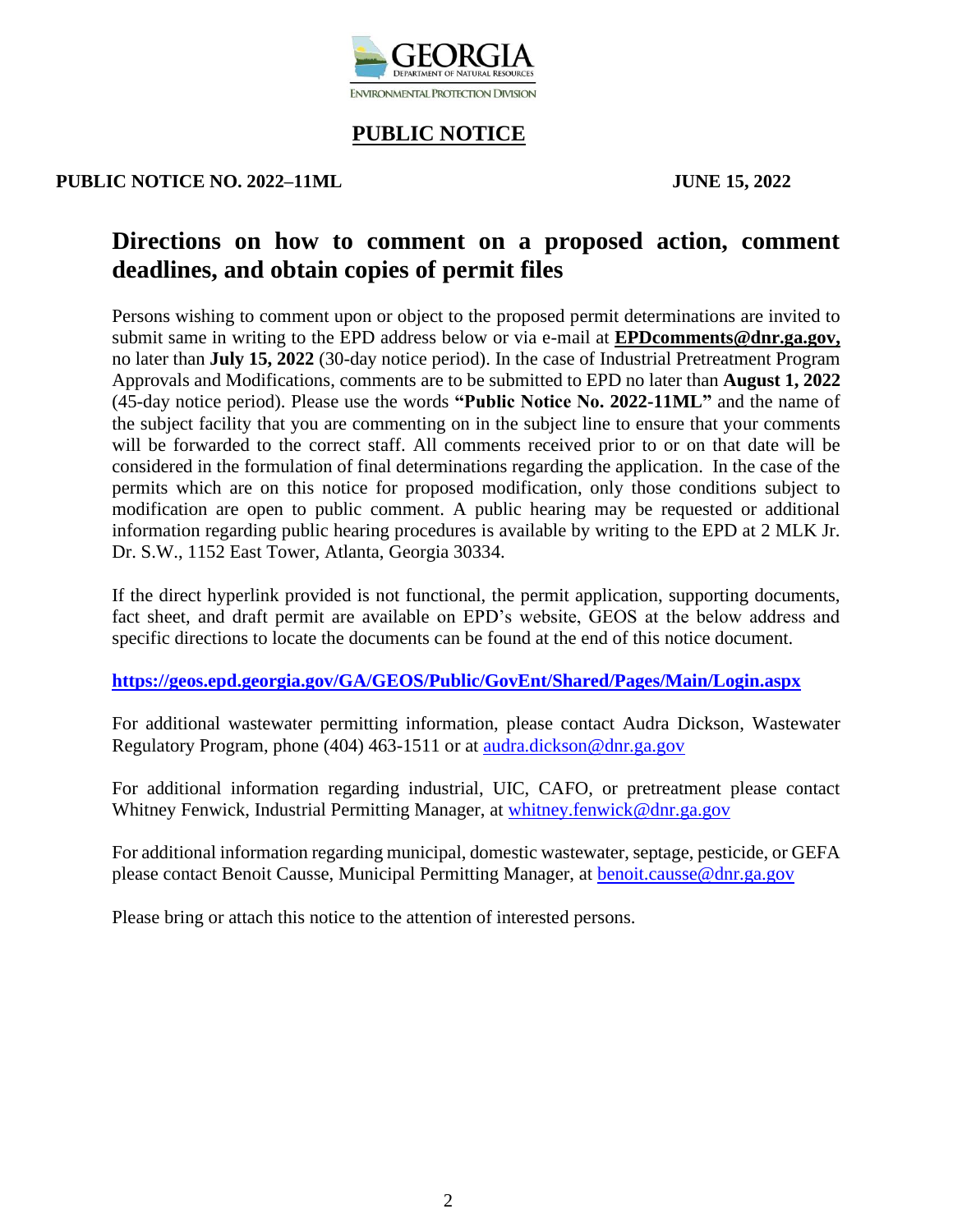

#### **PUBLIC NOTICE NO. 2022–11ML JUNE 15, 2022**

## **Dodge County**

**EPD Notice Type:** LAS Permit Reissuance **Permit No**.**:** GAJ020086 **Facility Name:** Milan WPCP **Mailing Address**: City of Milan, P.O. Box 87, Milan, Georgia 31060 **Facility Address:** 1896 Leonard Jones Road, Milan, Georgia 31060 **River Basin:** Ocmulgee **Receiving Water:** N/A **Description:** Up to 0.20 MGD of pretreated domestic wastewater is being land applied to a dedicated site. **GEOS Submittal ID:** 613879 **GEOS Hyperlink:**  [https://geos.epd.georgia.gov/GA/GEOS/Public/EnSuite/Shared/pages/util/StreamDoc.ashx?id=1](https://gcc02.safelinks.protection.outlook.com/?url=https%3A%2F%2Fgeos.epd.georgia.gov%2FGA%2FGEOS%2FPublic%2FEnSuite%2FShared%2Fpages%2Futil%2FStreamDoc.ashx%3Fid%3D1028048%26type%3DPERMIT_FILLED_OBJECT&data=05%7C01%7Candronicki.dorsey%40dnr.ga.gov%7C5d6161c6db5c4db3a01d08da498678dc%7C512da10d071b4b948abc9ec4044d1516%7C0%7C0%7C637903139290364181%7CUnknown%7CTWFpbGZsb3d8eyJWIjoiMC4wLjAwMDAiLCJQIjoiV2luMzIiLCJBTiI6Ik1haWwiLCJXVCI6Mn0%3D%7C3000%7C%7C%7C&sdata=zvyetLHJt5CSL%2BCsO1luwMAxd3au%2FsrFka8sBcHWX%2Bo%3D&reserved=0) [028048&type=PERMIT\\_FILLED\\_OBJECT](https://gcc02.safelinks.protection.outlook.com/?url=https%3A%2F%2Fgeos.epd.georgia.gov%2FGA%2FGEOS%2FPublic%2FEnSuite%2FShared%2Fpages%2Futil%2FStreamDoc.ashx%3Fid%3D1028048%26type%3DPERMIT_FILLED_OBJECT&data=05%7C01%7Candronicki.dorsey%40dnr.ga.gov%7C5d6161c6db5c4db3a01d08da498678dc%7C512da10d071b4b948abc9ec4044d1516%7C0%7C0%7C637903139290364181%7CUnknown%7CTWFpbGZsb3d8eyJWIjoiMC4wLjAwMDAiLCJQIjoiV2luMzIiLCJBTiI6Ik1haWwiLCJXVCI6Mn0%3D%7C3000%7C%7C%7C&sdata=zvyetLHJt5CSL%2BCsO1luwMAxd3au%2FsrFka8sBcHWX%2Bo%3D&reserved=0)